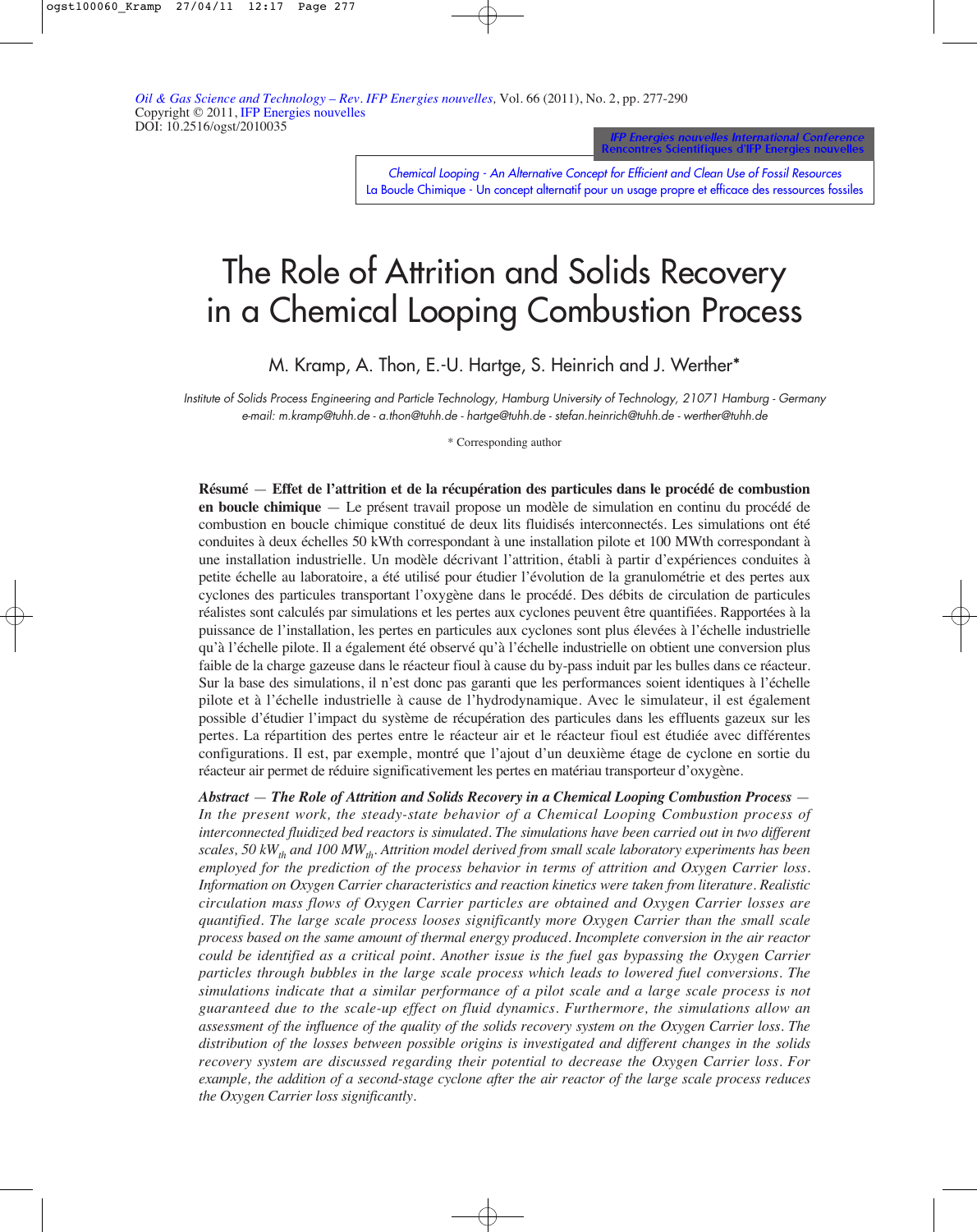# **NOTATION**

| a                                | Decay constant $(m^{-1})$                                                                    |
|----------------------------------|----------------------------------------------------------------------------------------------|
| $a_{\text{transfer}}$            | Transfer area $(m^{-1})$                                                                     |
| $A_{t}$                          | Cross sectional area of cyclone inlet $(m2)$                                                 |
| b                                | Stoichiometric coefficient (-)                                                               |
| $c_{v}$                          | Solids volume concentration (-)                                                              |
| $c_{\nu s}$                      | Solids volume concentration of suspension phase (-)                                          |
| $c_{v,i}$                        | Solids volume concentration of particle size class $i(\cdot)$                                |
| $c_{v\infty,i}$                  | Solids volume concentration of particle size class $i$<br>above TDH (-)                      |
|                                  | Solids volume concentration at minimum fluidization                                          |
| $c_{v,mf}$                       | $condition (-)$                                                                              |
| $\mathcal{C}$                    | Local reactant gas concentration (mol $m^{-3}$ )                                             |
| $C_h$                            | Local reactant concentration in bubbles (mol $m^{-3}$ )                                      |
| $C_{s}$                          | Local reactant concentration in suspension (mol $m-3$ )                                      |
| $d_h$                            | Bubble diameter (m)                                                                          |
| $d_{b0}$                         | Initial bubble diameter (m)                                                                  |
| $\frac{d_g}{\overline{d}_{p,i}}$ | Grain diameter (m)                                                                           |
|                                  | Mean particle size of interval $i$ (m)                                                       |
| $d_{p,s}$                        | Sauter mean diameter (m)                                                                     |
| $d_{or}$                         | Diameter of orifice (m)                                                                      |
| $d_t$                            | Bed diameter (m)                                                                             |
| $D_g$                            | Molar binary diffusion coefficient $(m^2 s^{-1})$                                            |
| $E_a$                            | Activation energy $(J \text{ mol}^{-1})$                                                     |
| g                                | Gravitational acceleration $(m s-2)$                                                         |
| $G_{s\infty,i}$                  | Solids flux above TDH for particles in size class $i$<br>$(\text{kg m}^{-2} \text{ s}^{-1})$ |
| k                                | Reaction rate constant (mol <sup>1-n</sup> m <sup>3n-2</sup> s <sup>-1</sup> )               |
| $k_0$                            | Pre-exponential factor (mol <sup>1-n</sup> m <sup>3n-2</sup> s <sup>-1</sup> )               |
| $k_{g}$                          | Inter-phase diffusion rate coefficient $(m s-1)$                                             |
| $k_b$                            | Material specific bubble attrition constant $(m^{-1})$                                       |
| $k_c$                            | Material specific cyclone attrition constant $(s^2 m^{-3})$                                  |
| $k_i$                            | Material specific grid jet attrition constant $(s^2 m^{-3})$                                 |
| $K^*_{i\infty}$                  | Elutriation constant (kg m <sup>-2</sup> s <sup>-1</sup> )                                   |
| $K_Q$                            | Rate of convective inter-phase mass transfer $(s^{-1})$                                      |
| $m_{bed}$                        | Bed mass (kg)                                                                                |
| $\dot{m}_i$                      | Mass flow in size interval <i>i</i> (kg $s^{-1}$ )                                           |
| $\dot{m}_{ox}$                   | Mass flow of solids in oxidized state $(kg s-1)$                                             |
| $\dot{m}_{red}$                  | Mass flow of solids in reduced state (kg $s^{-1}$ )                                          |
| n                                | Reaction order (-)                                                                           |
| $n_0$                            | Number of orifices (-)                                                                       |
| $\boldsymbol{P}$                 | Pressure ( $\text{kg m}^{-2}$ )                                                              |
| $r_{g}$                          | Gas reaction rate (mol $m^{-3} s^{-1}$ )                                                     |
| $r_{s}$                          | Solids reaction rate (mol $m^{-3} s^{-1}$ )                                                  |
| $\boldsymbol{R}$                 | Gas constant $(J \text{ mol}^{-1} K^{-1})$                                                   |
| t                                | Time(s)                                                                                      |

- *u* Superficial gas velocity  $(m s<sup>-1</sup>)$
- $u_b$  Rise velocity of bubbles (m s<sup>-1</sup>)
- $u_{\text{mf}}$  Minimum fluidization velocity (m s<sup>-1</sup>)  $u_{or}$  Gas velocity in orifice (m s<sup>-1</sup>)  $u_{t,i}$  Terminal settling velocity of particles in size class *i*  $(m s^{-1})$  $u_0$  Superficial gas velocity at gas inlet  $(m s^{-1})$  $\dot{V}$ Visible bubble flow rate  $(m s^{-1})$  $\dot{V}$ Volume flow through single orifice  $(m^3 s^{-1})$ *X<sub>s</sub>* Solids conversion (-) *z* Height above gas distributor (m)  $\varepsilon_b$  Bubble volume fraction (-)  $\vartheta$  Parameter describing influence of bed diameter  $(-)$  $λ$  Mean life time of a bubble (s) μ Solids load at cyclone inlet (-) v Kinematic viscosity  $(m^2 s^{-1})$ ν*<sup>i</sup>* Stoichiometric coefficients (-)  $\rho_f$  Gas density (kg m<sup>-3</sup>) ρ*<sup>m</sup>* Molar density of reactant (mol m-3)  $\rho_s$  Apparent solid density (kg m<sup>-3</sup>)  $\tau$  Time necessary for full conversion of particle (s)
- ϕ Correlation factor (-)
- $\Delta Q_3$ ; Mass fraction in size interval *i* (-)

# **Abbreviations**

- AR Air Reactor
- BFB Bubbling Fluidized Bed
- CFB Circulating Fluidized Bed
- CLC Chemical Looping Combustion
- FR Fuel Reactor
- OC Oxygen Carrier
- PSD Particle Size Distribution
- TDH Transport Disengaging Height

# **INTRODUCTION**

Chemical Looping Combustion (CLC) is a carbon capture and storage technology that can be employed to obtain a stream of almost pure  $CO<sub>2</sub>$  at the end of a power plant fired with fossil fuels. The  $CO<sub>2</sub>$  rich stream can be sent to sequestration in order to prevent the greenhouse gas  $CO<sub>2</sub>$  from being emitted to the atmosphere. In CLC the mixing of the combustion products  $CO<sub>2</sub>$  and  $H<sub>2</sub>O$  with air nitrogen is prevented. Oxygen Carrier (OC) particles are oxidized at high temperatures by air oxygen. After oxidation the particles are separated from the gas flow and subjected to reducing gases like methane. The Oxygen Carrier particles will provide the oxygen necessary for the combustion reaction of the reducing gases. Reduced Oxygen Carrier particles are again oxidized with air. A continuous operation of Chemical Looping Combustion is *e*.*g*. possible in a system of two coupled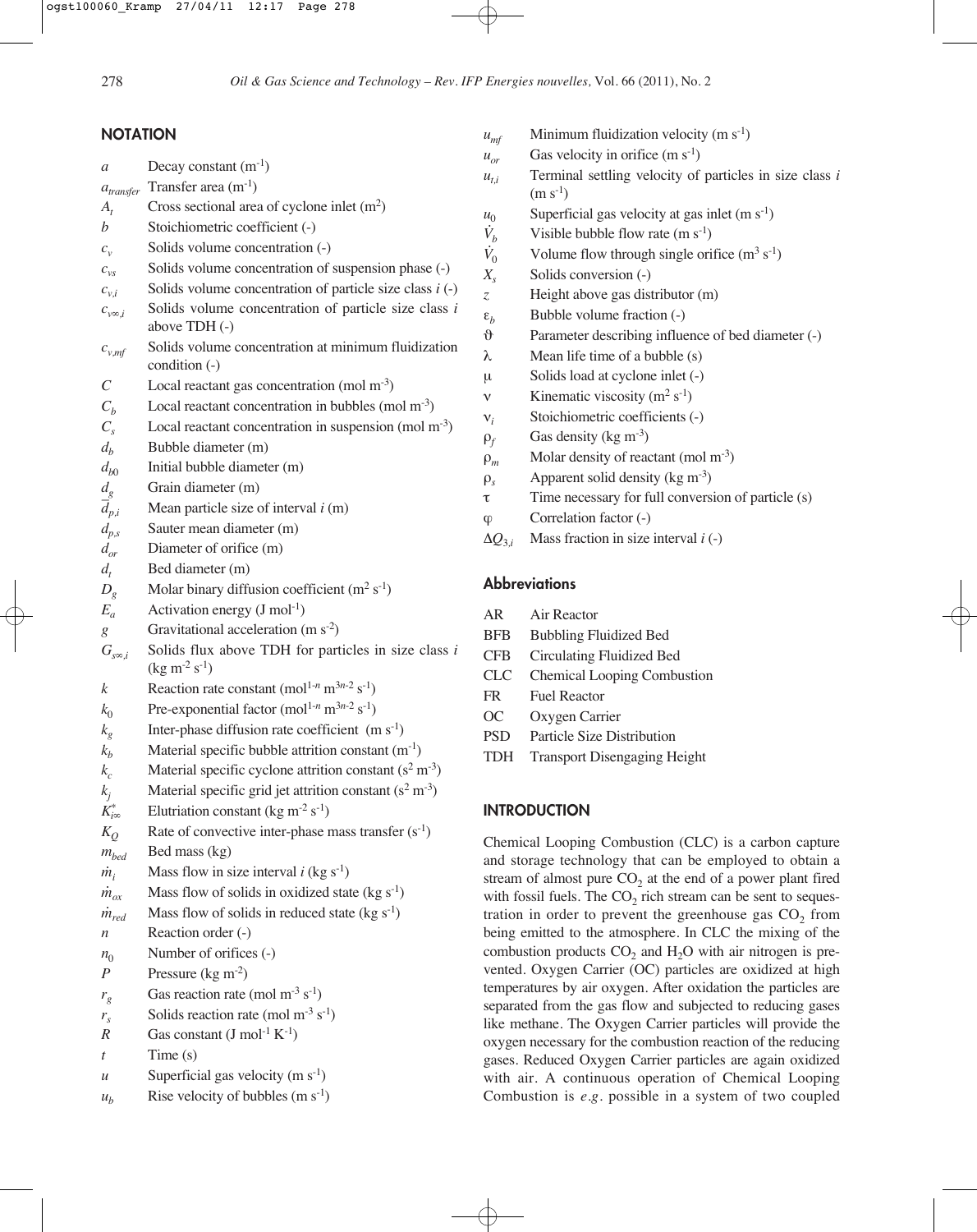fluidized bed reactors [1]. The feasibility of a Chemical Looping Combustion process is dependent on the process costs, which will be greatly influenced by the Oxygen Carriers involved. Oxygen Carrier particles can be categorized into particles of natural origin (*e*.*g*. iron ores, ilmenite...) and synthetically manufactured particles. Many natural Oxygen Carriers suffer from agglomeration that will lead to defluidization [2] or mechanical instability due to the reactions [3]. The reaction rate depends on the surface area available for the heterogeneous reaction. Natural Oxygen Carriers usually are not as porous as synthetic carriers, even though activation was reported in literature [4, 5]. A major concern in Chemical Looping Combustion is the mechanic stability of the Oxygen Carrier particles since the particles will be repeatedly subjected to stresses in a process of coupled fluidized beds. The mechanical stability of the Oxygen Carrier particles is therefore a key to a successful CLC process. These demands towards Oxygen Carrier particles favor the use of synthetic OC particles. On the other hand are synthetic Oxygen Carriers more expensive and thus it is of great importance to minimize the loss of valuable Oxygen Carrier particles. In either case it is desirable to have attrition resistant Oxygen Carrier particles and the loss through the gas-solids separation devices (*e*.*g*. cyclones) have to be minimized.

The aim of this investigation is to study the Chemical Looping Combustion process from the particle technology point of view. Simulations have been carried out to study the circulation mass flow between the interconnected fluidized bed reactors as well as the respective particle size distributions and Oxygen Carrier (OC) losses. The influence of OC particle attrition on the process performance is investigated and possible improvements of the solids recovery are studied. Simulations have been carried out in two scales: pilot scale and an up-scale to a  $100 MW_{th}$  process.

## 1 THEORY

## 1.1 Fluid Dynamics in the Fluidized Beds

The fluidized bed reactors are divided into two zones, a solids rich bottom zone and an upper dilute zone. The gas concentration profile is calculated in dependency of the height of the reactor as it is assumed to rise in plug flow. The solids within the reactor on the other hand are assumed to be perfectly mixed.

## 1.1.1 Description of the Bottom Zone

The bottom zone is described by a semi-empirical approach, distinguishing between a suspension phase and a solids free bubble phase as shown in Figure 1. The gas passing through the suspension phase is assumed to rise with  $u_{\text{mf}}$ . Thus the excess gas is rising in the bubble phase.



The fluid dynamics are calculated according to Werther and Wein [6]. The solids volume concentration  $c<sub>v</sub>$  at height *h* above the distributor can be calculated from the bubble volume fraction  $\varepsilon_b$  and the solids volume concentration in the suspension phase  $c_{vs}$  according to:

$$
c_v = (1 - \varepsilon_b) c_{vs} \tag{1}
$$

The solids volume concentration of the suspension phase can be correlated to the solids volume concentration at minimum fluidization conditions  $(u = u_{mf})$ :

$$
\frac{c_{\nu s}}{c_{\nu, mf}} = 1 - 0.14 \cdot \text{Re}_{p}^{0.4} \cdot \text{Ar}^{-0.13}
$$
 (2)

Reynolds and Archimedes number are defined as follows:

$$
\text{Re}_p = \frac{\left(u - u_{\text{mf}}\right) \cdot d_{p,s}}{\nu} \tag{3}
$$

$$
Ar = \frac{d_{p,s}^3 \cdot g}{v^2} \frac{\left(\rho_s - \rho_f\right)}{\rho_f} \tag{4}
$$

The bubble volume fraction is calculated from the visible bubble flow rate  $\dot{V}_b$  and the average rise velocity of the bubbles  $u_h$ :

$$
\varepsilon_b = \frac{\dot{V}_b}{u_b} \tag{5}
$$

The visible bubble flow rate is related to the excess gas velocity and the correlation factor  $\varphi$ :

$$
\dot{V}_b = \varphi(u - u_{mf})
$$
 (6)

$$
\varphi = 1.45 \text{Ar}^{-0.18} \quad 10^2 < \text{Ar} < 10^4 \tag{7}
$$

Outside these boundaries  $\varphi$  is taken as 0.8. The bubble rise velocity is then calculated from the visible bubble flow and the bubble size  $d<sub>b</sub>$  at height *z*:

$$
u_b = \dot{V}_b + 0.71 \cdot \vartheta \cdot \sqrt{g \cdot d_b}
$$
 (8)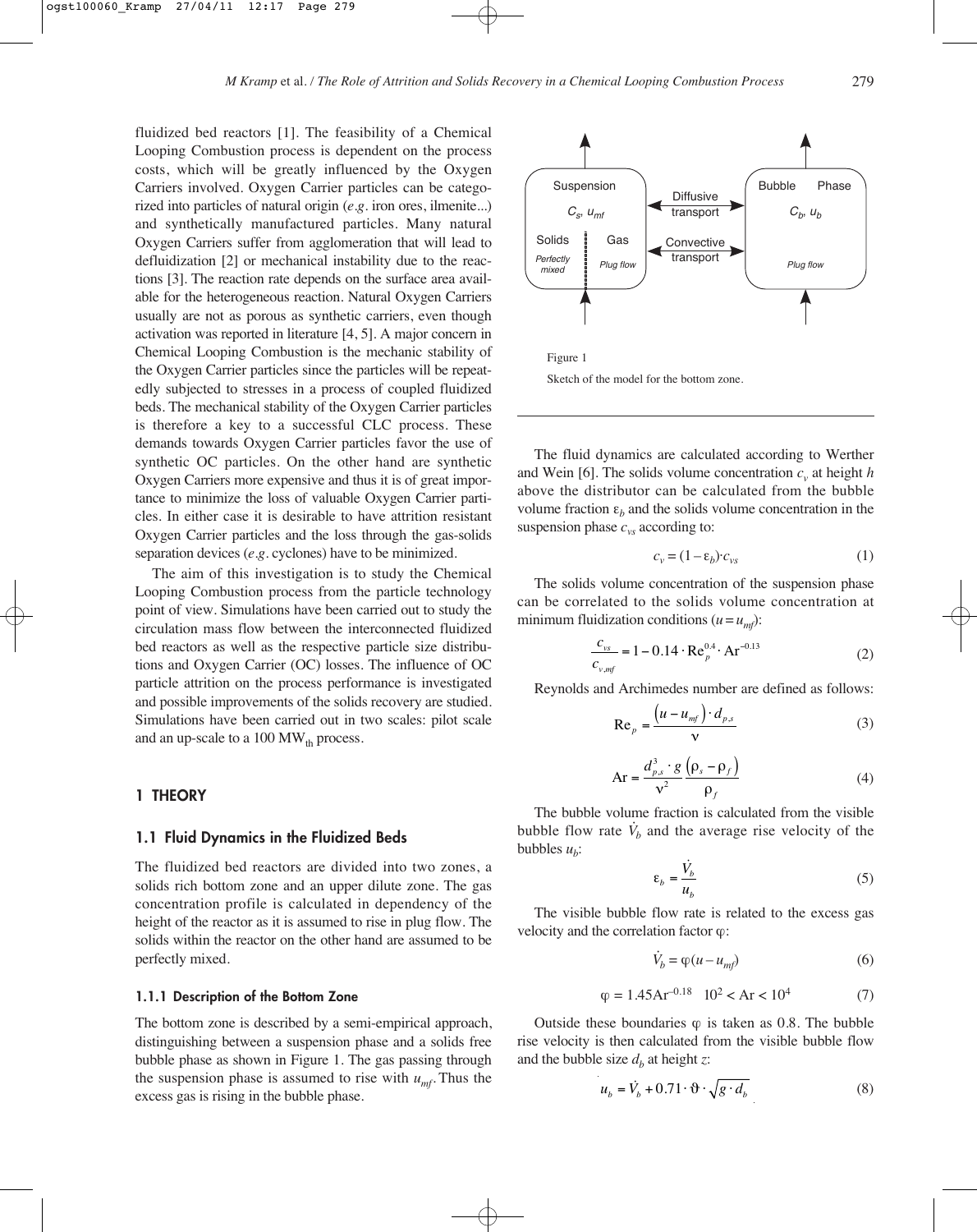$\vartheta$  describes the influence of the bed diameter  $d_t$ . For Geldart B powder:

$$
\vartheta = \begin{cases}\n1.01 & d_i < 0.1 \text{ m} \\
3.2\sqrt{d_i} & 0.1 \text{ m} \le d_i \le 1.0 \text{ m} \\
3.2 & d_i > 1.0 \text{ m}\n\end{cases}
$$
\n(9)

and for Geldart A powder respectively:

$$
\vartheta = \begin{cases}\n1.18 & d_t < 0.05 \text{ m} \\
3.2\sqrt[3]{d_t} & 0.05 \text{ m} \le d_t \le 1.0 \text{ m} \\
3.2 & d_t > 1.0 \text{ m}\n\end{cases}
$$
\n(10)

The initial bubble size of a technical gas distributor can be calculated according to Davidson and Schüler [7]:

$$
d_{b0} = 1.3 \left(\frac{\dot{V}_0^2}{g}\right)^{0.2} \tag{11}
$$

 $\dot{V}_0$  is the gas flow rate through a single nozzle *e.g.* a single bubble cap. For a porous plate the initial bubble size can be determined from Equation (12):

$$
d_{b0} = \frac{2.78}{g} \left( u_0 - u_{mf} \right)^2 \tag{12}
$$

Bubble growth and splitting is calculated according to:

$$
\frac{dd_b}{dz} = \left(\frac{2 \cdot \varepsilon_b}{9 \cdot \pi}\right)^{\frac{1}{3}} - \frac{d_b}{3 \cdot \lambda \cdot u_b} \tag{13}
$$

The mean life time of a bubble  $\lambda$  is calculated from:

$$
\lambda = 280 \frac{u_{mf}}{g} \tag{14}
$$

If measurements of minimum fluidization velocity are available  $u_{mf}$  is directly provided as input parameter otherwise it is calculated with the approximation from Wen and Yu [8].

#### 1.1.2 Description of the Upper Dilute Zone

In the upper dilute zone above the dense bottom zone the solids are assumed to be suspended in the gas flow without the presence of a distinct bubble phase. Between the upper boundary of the bottom zone and the top of the reactor an exponential decay of the solids volume concentration is assumed [9]:

$$
c_{v,i}(h) = c_{v\infty,i} + (c_{v,i}(h_{bed}) - c_{v\infty,i}) \cdot e^{-a(h-h_{bed})}
$$
 (15)

An important parameter is the decay constant *a*. The solids volume concentration above transport disengaging height *cv*<sup>∞</sup> is derived from a correlation for the elutriation constant  $K^*_{i\infty}$ with the assumption that particles will move with a slip velocity equal to the difference of the superficial gas velocity

and the terminal velocity  $u_{t,i}$  of the respective particle size class *i*:

$$
c_{\text{vac},i} = \frac{G_{\text{sec},i}}{\rho_s \left( u - u_{t,i} \right)} \tag{16}
$$

This assumption excludes elutriation of particles with a settling velocity higher than the superficial gas velocity. The solids flux in the reactor above transport disengaging height  $G_{\infty i}$  is weighted with the mass fraction of particles in size class  $i \Delta Q_{3,i}$  present in the reactor:

$$
G_{s\infty,i} = K_{i\infty}^* \cdot \Delta Q_{3,i} \tag{17}
$$

There are numerous correlations for the elutriation constant  $K^*_{i\infty}$  [9], which were measured for different particle sizes, gas velocities and in fluidization columns of different size. For the present investigations the correlation from Colakyan and Levenspiel [10] was chosen:

$$
K_{i\infty}^{*} = 0.011 \cdot \rho_s \cdot \left(1 - \frac{u_{t,i}}{u}\right)^2 \tag{18}
$$

In case a Circulating Fluidized Bed (CFB) is to be described, the models stated above are extrapolated to the present gas velocities. This approach has already been employed in previous investigations (*e*.*g*. [11]).

## 1.2 Reactions

First the solids conversion is defined as:

$$
X_s = \frac{\dot{m}_{red}}{\dot{m}_{ox} + \dot{m}_{red}}\tag{19}
$$

Reactions are assumed to take place in the suspension phase of the bottom zone and the freeboard where reactant gas and Oxygen Carrier particles contact each other. The heterogeneous reactions are calculated according to a shrinking core model [9]. The solids conversion rate is defined in dependency of the time necessary for full conversion τ:

$$
\frac{d\overline{X}_s}{dt} = \frac{3 \cdot \left(1 - \overline{X}_s\right)^{\frac{2}{3}}}{\tau}
$$
(20)

The time limiting step is assumed to be the reaction and not any diffusion phenomenon. Then τ is defined as:

$$
\tau = \frac{\rho_m \cdot d_g}{2 \cdot b \cdot k \cdot C^n} \tag{21}
$$

with  $\rho_m$  the molar density of the solid reactant,  $d_g$  the diameter of the spherical grains of pure reactant on the particles, the stoichiometric factor *b*, the chemical reaction rate constant *k* and the local reactant concentration *C* to the power of *n,* the reaction order.

The temperature dependency of the chemical reaction rate constant *k* follows the Arrhenius law:

$$
k = k_0 \cdot e^{\frac{-E_a}{RT}} \tag{22}
$$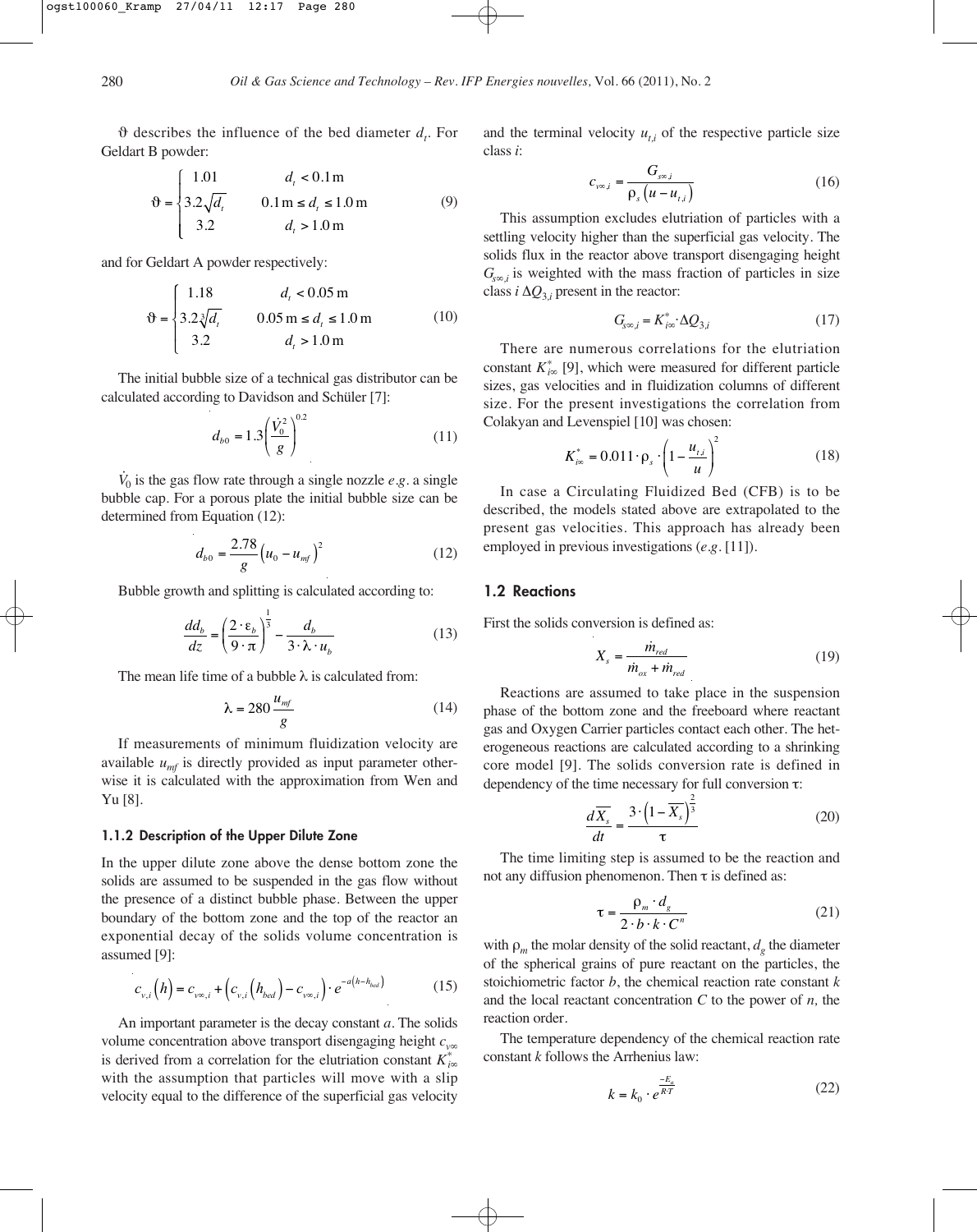The solids reaction rate  $r<sub>s</sub>$  is then derived from:

$$
r_s = -c_v \cdot \rho_m \cdot \frac{dX_s}{dt} \tag{23}
$$

Gas reaction rate  $r_g$  is derived by dividing with the stoichiometric factor *b*:

$$
r_g = \frac{r_s}{b} \tag{24}
$$

In dependency of the gaseous reactant, the reactions inside the reactors lead to changes in the volume flow. Since the model assumes excess gas to rise in the bubble phase while the suspension stays fluidized at  $u_{\text{mf}}$  the description of the concentration change in the bottom zone has to account for both diffusive and convective mass transfer between the bubble and the suspension phase. The diffusive flow is described according to Sit and Grace [12]:

$$
k_g = \frac{u_{mf}}{3} + \sqrt{\frac{4 \cdot D_g \cdot \varepsilon_{mf} \cdot u_b}{\pi \cdot d_b}}
$$
 (25)

*Dg* denotes the molar binary diffusion coefficient. The transfer area *atransfer* is defined as:

$$
a_{\text{transfer}} = 6 \frac{\varepsilon_b}{d_b} \tag{26}
$$

The convective transport of gas between the suspension and bubble phase and the dilution of reactant gases by product gases is accounted for according to Sitzmann *et al.* [13]:

$$
K_Q = -u_{mf} \frac{1}{P} \frac{dP}{dz} - (1 - \varepsilon_b) r_g \frac{R \cdot T}{P} \sum_i v_i
$$
 (27)

Neglecting the influences of particle acceleration, the pressure profile can be derived from:

$$
\frac{dP}{dz} = -\rho_s \cdot c_v \cdot g \tag{28}
$$

As mentioned in Section 1.1 and shown in Figure 1, the concentration of the reactant is tracked along the height of the reactor. In the bottom zone it is further distinguished between for the bubble and the suspension phase with individual reactant gas concentrations. The respective differential equations describing the change of reactant concentration with reactor height can be set up as:

$$
\frac{dC_s}{dz} = \frac{\left(1 - \varepsilon_b\right) \cdot r_g + k_g \cdot a_{\text{transfer}} \cdot \left(C_b - C_s\right) - K_Q \cdot C_s}{\left(1 - \varepsilon_b\right) \cdot u_{\text{mf}}}
$$
(29)

$$
\frac{dC_b}{dz} = \frac{-k_s \cdot a_{\text{transfer}} \cdot (C_b - C_s) + K_Q \cdot C_s - C_b \frac{du}{dh}}{u - (1 - \varepsilon_b) \cdot u_{\text{mf}}}
$$
(30)

In the freeboard region the following relation is used:

$$
\frac{dC}{dz} = \frac{r_s}{u} \tag{31}
$$

## 1.3 Population Balance Modeling

The focus of this investigation is to simulate the flows as well as the particle size distributions inside this system of interconnected fluidized bed reactors. This is done by a population balance approach which has been adapted from Werther & Hartge [14]. The original model was a description for the unsteady case. For steady-state calculations a modified approach is shown here. In this model it is assumed that particles do not break and the dominating attrition mechanism is abrasion, which is a reasonable assumption for catalyst attrition under normal (circulating) fluidized bed reactor operating conditions [15]. Exceeding the range of normal operating conditions could lead to increasing fragmentation. The range of operating conditions in which fragmentation can be neglected is solids specific and cannot be generalized. The produced fines are assumed to be small in size and will be added to the first particle size interval. Due to this abrasion the mother particles will shrink in size and a certain amount of particles within the interval i will become smaller than the lower bound of the size interval. This amount is transferred into the next smaller interval *i*-1. For any size interval except the first and last, this leads to::

$$
d\dot{m}_i = -\dot{m}_{at,i} - \dot{m}_{i,i-1} - \dot{m}_{i+1,i} \quad 1 < i < n \tag{32}
$$

The first interval collects all the produced fines:

$$
\dot{m}_1 = \sum_{i=2}^n \dot{m}_{a n,i} + \dot{m}_{2,1} \tag{33}
$$

while the last interval does not gain any material:

$$
\dot{m}_n = -\dot{m}_{at,n} - \dot{m}_{n,n-1} \tag{34}
$$

The mass that is transferred to the next smaller interval due to particle shrinkage can be calculated according to Equation (35). A detailed derivation of this equation will be published soon [16]:

$$
\dot{m}_{i,i-1} = \frac{1}{6} \frac{\dot{m}_{\text{ant},i}}{\left(d_{p,i} - d_{p,i-1}\right)} \frac{d_{p,i-1}^3}{\overline{d}_{p,i}^2} \tag{35}
$$

In a system of coupled fluidized bed reactors three major sources of attrition can be distinguished [17]. First, attrition can be caused by the solids movement induced by the bubbles in a fluidized bed. Secondly, there is attrition due to gas jets issuing from the orifices and the third important attrition source is the solids recovery in the cyclones. The mass of produced fines inside a bubbling fluidized bed reactor is calculated from the equations given by Merrick and Highley [18] and Reppenhagen and Werther [17] according to:

$$
\dot{m}_{_{att,bubble,i}} = k_b \cdot m_{bed} \cdot \Delta Q_{3,i} \cdot \left(u_0 - u_{mf}\right) \tag{36}
$$

$$
\dot{m}_{at,jet,i} = n_0 \cdot k_j \cdot d_{p,i} \cdot \rho_s \cdot d_{or}^2 \cdot u_{or}^3 \cdot \Delta Q_{3,i}
$$
 (37)

The model for bubble induced attrition is also employed for the description of Circulating Fluidized Beds. This is an extrapolation of the model to the present gas velocities.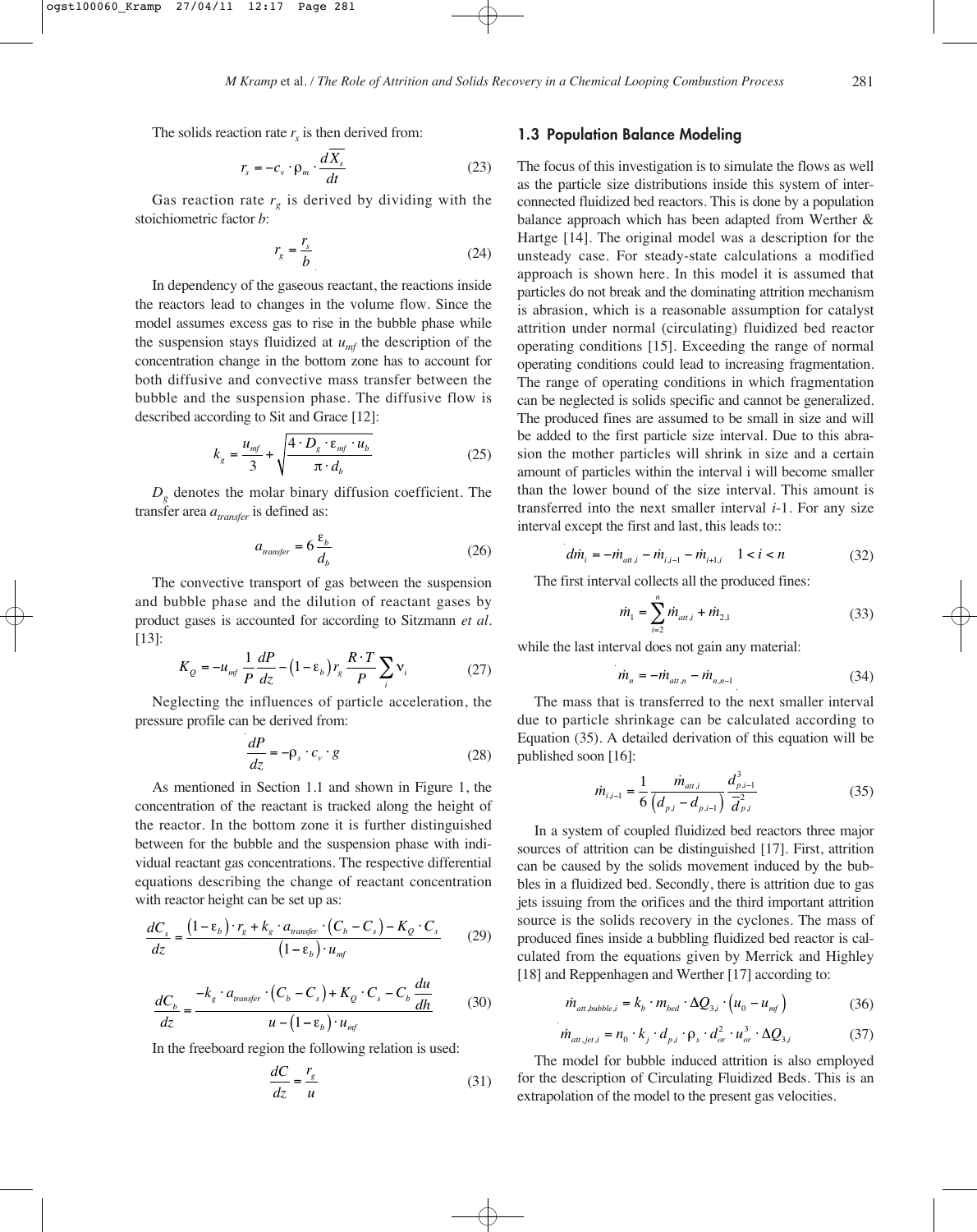The attrition occurring in the cyclone is calculated according to Reppenhagen and Werther [17]:

$$
\dot{m}_{_{att,cyclone,i}} = k_c \cdot \dot{m}_{_{in}} \cdot \Delta Q_{3,i} \cdot d_{p,i} \frac{u_{_{in}}^2}{\sqrt{\mu}}
$$
(38)

For the attrition calculation one material specific constant for each attrition mechanism is needed  $(k_b, k_j, k_c)$ . These constants have to be calculated from experimental results. Additionally bubble induced attrition depends on the bed mass  $m_{\text{bed}}$ , as well as the excess gas velocity and the fraction of particles in size interval  $i \Delta Q_{3,i}$ . The grid jet attrition is also influenced by the diameter of the orifices  $d_{or}$  as well as the velocity of gas issuing from the orifices  $u_{or}$  and the number of orifices  $n_0$ . The cyclone attrition depends on the mass flow of solids entering the cyclone *m*⋅ *in*, the mass fraction of particles in size interval *i*, the size of particles in class  $i d_{ni}$ , the gas velocity at the inlet of the cyclone and the solids load at the cyclone inlet  $\mu$ . The solids load of the gas flow is defined as:

$$
\mu = \frac{\dot{m}_{in}}{A_i \cdot u \cdot \rho_g} \tag{39}
$$

A general verification of the aforementioned procedure for the prediction of attrition in fluidized bed processes with data from industrial plants is often difficult because operational parameters and detailed process design are usually considered proprietary. However, just recently this procedure has been applied to DuPont's process for maleic anhydride production [19]. A comparison of the predicted values with measured values of catalyst loss in the industrial process showed a general agreement. Predicted and measured catalyst losses are of the same order of magnitude and the model could correctly predict the influences of operational parameters on catalyst losses. This approach has also been applied to CFB power plants and the results were verified against measurements with reasonable agreement [20].

## 1.4 Simulation

For the investigation of the CLC process, the flowsheet simulation environment SolidSim [21] has been selected. SolidSim is a commercial software package for the simulation of solids processes and was originally developed at the Institute of Solids Process Engineering and Particle Technology of the Hamburg University of Technology [22]. SolidSim employs a sequential modular approach for the simulation of the steadystate behavior of solids processes. Unit operations are calculated in series and loops are solved by fixed-point iteration of the unit operations. Cyclones are calculated with the built in unit model whereas the fluidized bed reactors were developed by the authors of this publication.

## 2 RESULTS AND DISCUSSION

## 2.1 Definition of the Test Case

#### 2.1.1 Oxygen Carrier

For the simulations the copper based OC Cu10Al-I was selected which was produced and thoroughly investigated by the CSIC [23, 24]. According to those references this carrier has a total CuO content of 13 wt% and an active CuO content of 10 wt%. The support material is a porous aluminum oxide (Aldrich Chemical Co.). The apparent density is given as 1800 kg/m3. The parameters necessary for reaction calculations for this carrier are shown in Table 1. The kinetic parameters have been derived from thermogravimetric analysis and evaluated with the shrinking core model.

TABLE 1 Reaction characteristics of Cu10Al-I Oxygen Carrier with methane and oxygen

| Parameter | Unit                        | CH <sub>4</sub>       | O <sub>2</sub>         |
|-----------|-----------------------------|-----------------------|------------------------|
| $\rho_m$  | mol/m <sup>3</sup>          | 80 402                | 140 251                |
| $d_{g}$   | m                           | $2.0 \times 10^{-10}$ | $1.15 \times 10^{-10}$ |
| $k_0$     | $mol^{1-n} m^{3n-2} s^{-1}$ | $4.5 \times 10^{-4}$  | $4.7 \times 10^{-6}$   |
| $E_a$     | J/mol                       | 60 000                | 15 000                 |
| n         |                             | 0.4                   |                        |

The particle size distribution of the Oxygen Carrier feed stream that compensates the OC loss in the simulations was adopted from a long-term chemical looping experiment at Chalmers University with a different OC [25] and is shown in Figure 2.



Particle size distribution of the OC feed stream for compensation of the OC loss of the process.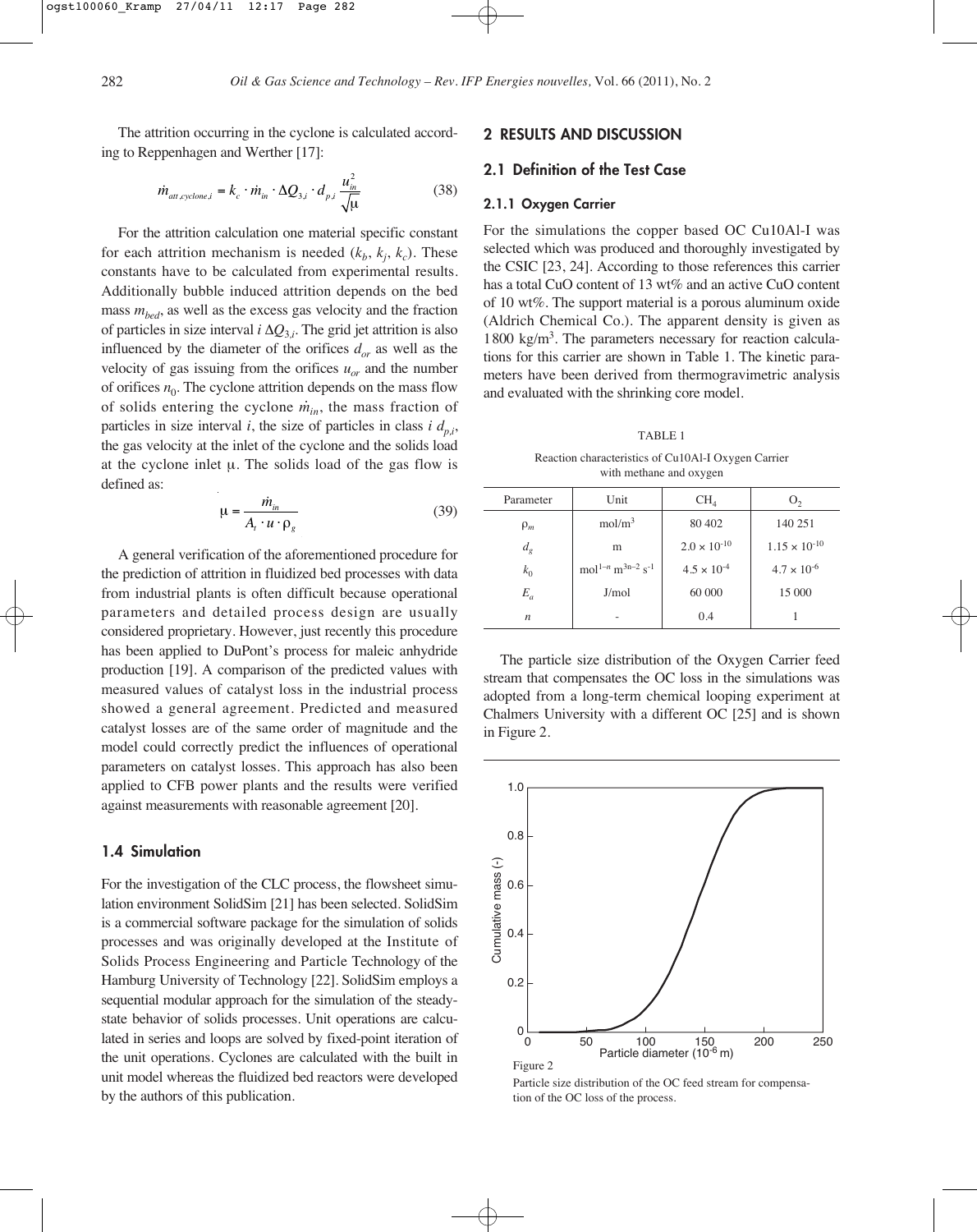For the calculation of the attrition the material specific constants in Equations (36-38) have to be known. These however are not available for the chosen Oxygen Carrier hence the material specific values from a Vanadium Phosphorous Oxide (VPO) catalyst have been taken. This catalyst has undergone extensive testing and was also industrially used in a process of coupled fluidized bed reactors to produce maleic anhydride from C4 feedstock [26]. For comparison averaged values of FCC-catalysts have also been used in the simulations. FCC catalysts are used in the fluid catalytic cracking of crude oil into higher value products of lower molecular weight hydrocarbons and have already undergone a long period of optimization with respect to their attrition behavior. Oxygen Carriers still have to undergo this process of optimization and therefore it can be assumed that they will show higher attrition rates. The FCC attrition rates therefore stand for an optimal Oxygen Carrier. An overview on experimentally determined attrition constants is found in [27]. The values of the material specific constants for both cases are shown in Table 2.

TABLE 2

Material specific attrition constants for FCC and VPO catalysts

|       | Unit      | <b>FCC</b>           | <b>VPO</b>           |
|-------|-----------|----------------------|----------------------|
| $k_h$ | 1/m       | $1.0 \times 10^{-8}$ | $3.5 \times 10^{-8}$ |
| $k_i$ | $s^2/m^3$ | $3.5 \times 10^{-5}$ | $2.2 \times 10^{-5}$ |
| $K_c$ | $s^2/m^3$ | $1.0 \times 10^{-3}$ | $4.5 \times 10^{-3}$ |

#### 2.1.2 Reactions

The selected Oxygen Carrier is composed of aluminum oxide and copper oxide. Methane was chosen as fuel and air was chosen as oxidizing agent. The respective reaction equations are shown below.

Oxidation:

$$
O2 + 2Cu \rightarrow 2CuO
$$
  
\n
$$
\Delta HRo = -312.1 \frac{kJ}{mol}
$$
 (40)

Reduction:

$$
CH4 + 4CuO \rightarrow 4Cu + CO2 + 2H2O
$$
  

$$
\Delta HRo = -178.0 \frac{kJ}{mol}
$$
 (41)

According to the above equations the stoichiometric factor *b* for the reaction calculations is 2 for the oxidation and 4 for the reduction reaction of the OC.

#### 2.1.3 Process Setup

Chemical Looping Combustion was studied in different types of unit configurations [1, 28, 29] but systems of interconnected fluidized beds dominate the literature due to the



Base case setup based on Lyngfelt *et al.* [1].

implied good gas/solids contact. In 2001 Lyngfelt *et al.* [1] made a first sketch of a process similar to the one shown in Figure 3. The air reactor is realized as a Circulating Fluidized Bed (CFB) whereas the fuel reactor is a Bubbling Fluidized Bed (BFB). The setup sketched in Figure 3 is chosen as the reference setup of the simulations.

The setup was simulated in pilot scale  $(50 \text{ kW}_{th})$  and in  $100 \text{ MW}_{\text{th}}$  scale to see effects of scale-up. Porous plates were chosen as gas distributors for the pilot scale setup. For the large scale this would not reflect a realistic design and therefore bubble caps were chosen. Bubble caps have the potential to reduce gas jets issuing into the bed of particles. Usually the gas leaves the caps at velocities in the range of 10 - 15 m/s compared to  $50 - 100$  m/s in the orifices of gas distributors [30]. Thus Oxygen Carrier particles will be exposed to less stress and attrition is reduced.

## 2.2 Sizing of the Plants

The diameters of the reactors were determined according to predefined boundary conditions. For both scales a global air to fuel ratio of 1.2 was chosen. Together with the known fuel power and fixed gas velocity the diameters can be calculated. Starting the design with the air reactor it has to be considered that if the fuel is completely converted the oxygen demand will be at its maximum and the maximum amount of oxygen will be consumed in the air reactor. Accordingly the volume flow in the air reactor decreases due to reaction to its largest extent. For this case the superficial gas velocity at the top of the air reactor should be 7 m/s. This leads to air reactor diameters of 0.1 m for the pilot plant and 4.63 m for the large plant. For the fuel reactor it was strived for superficial gas velocities in the range of 0.25 m/s to 0.5 m/s. With 0.375 m/s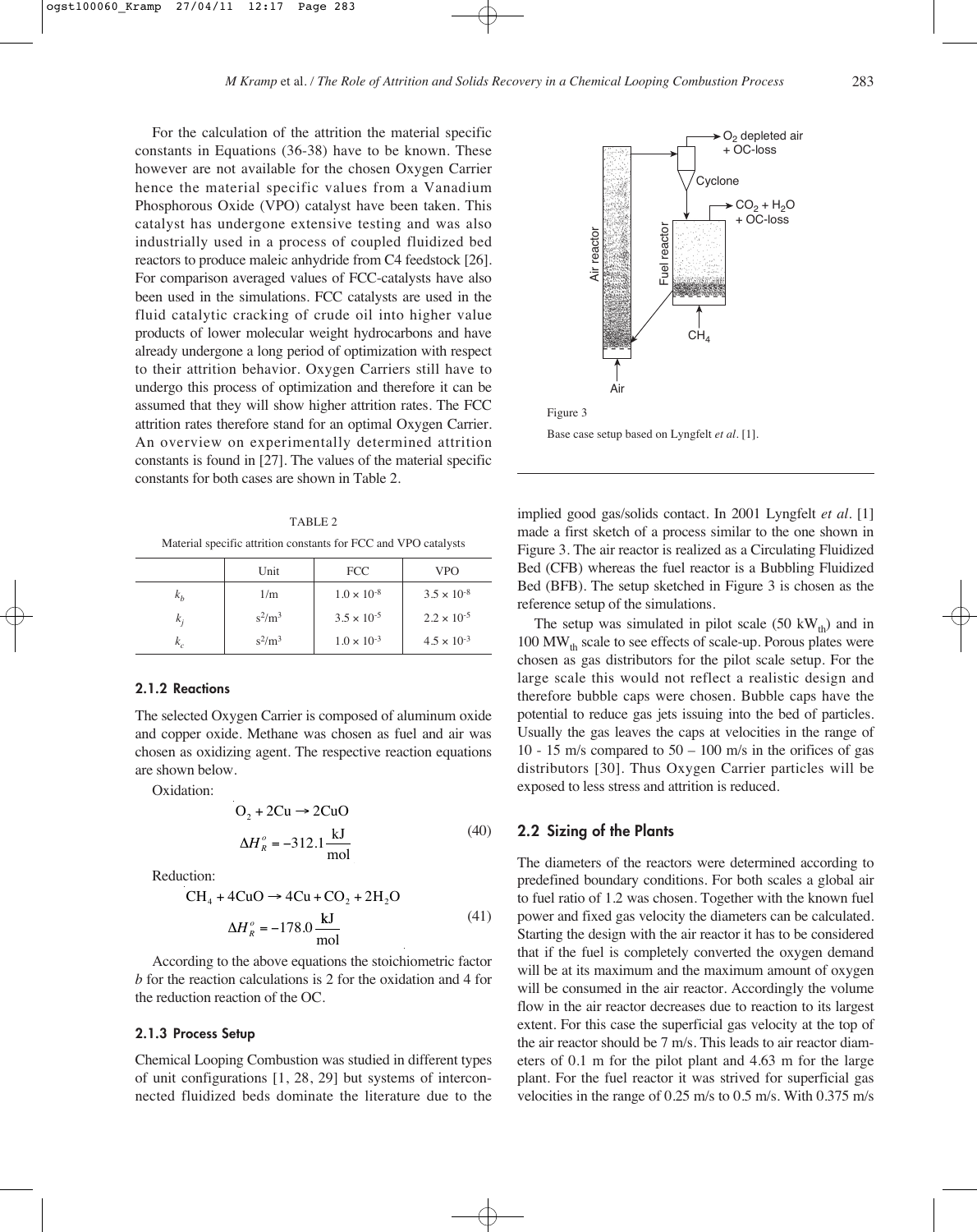being the middle of this range, this gas velocity was initially aimed for at the top of the reactor at full methane conversion. Full conversion is accompanied by an increase in volume flow by the factor of 3. At the gas inlet of the reactor the superficial gas velocity will be 0.125 m/s which still is roughly 3 times  $u_{\text{mf}}$  for the chosen OC. The diameter of the pilot scale fuel reactor is then 0.23 m and 10.6 m is the diameter of the large scale fuel reactor, respectively. After choosing the diameters of the reactors, the bubble cap gas distributors can be designed. Having 8 orifices per cap and designing for a pressure drop of approximately 2 500 Pa, 400 caps/m2 in the air reactor and  $64 \text{ caps/m}^2$  in the fuel reactor will be appropriate. The height of the air reactor for the pilot scale was initially set to 10 m in order for the plant to still fit into a regular pilot plant building. In CLC a high circulation flow of OC between the reactors is necessary to provide sufficient oxygen transport capacity. In this study it was aimed for a solids flux in the air reactor  $(G<sub>s</sub>)$  of 45 kg/m<sup>2</sup>s. The correlation (18) for the elutriation constant predicts significantly lower  $G_s$  values of less than 50% of the desired flux above TDH. To achieve a high solids flux in spite of the low values predicted for heights above TDH the reactor height is limited thus the gas exit is located below TDH. The height necessary to achieve the targeted solids flux is dependent on the decay constant *a*. This parameter determines the rate of decay of the solids volume concentration and thereby also the solids distribution in reactor and ultimately the conversion in the reactor. Even though there have been numerous investigations towards this parameter it is rather difficult to choose the correct value from literature data. Literature data on this parameter seems scattered and sketchy [9]. Future work of the authors will be directed to this issue. For this work the product  $a \cdot u_0$  was chosen to be 3 according to the data given by Kunii and Levenspiel [9]. The actual value for *a* depends on the conversion and is for a gas velocity of 7 m/s 0.43. Finally the necessary solids inventory of the reactor can be determined to a mass of 2.24 kg that applies a pressure drop of 5 300 Pa. To maintain comparability between the two scales the large scale air reactor was designed to achieve a similar solids flux per unit square area. This led to a height of 10.5 m at a pressure drop of 8 000 Pa or a solids inventory of 13 700 kg. The different pressure drops are due to the different wall interactions. In the small scale process calculations will quickly lead to bubble sizes equal to the diameter of the air reactor and thus the diameter will limit the bubble size quickly. This is different for the large scale air reactor and accordingly the bottom zone is denser and lower compared to the small scale air reactor (max.  $c_v$  of 0.159 compared to 0.065). In the fuel reactor, the height is chosen to be above TDH in order to minimize elutriation. The solids volume concentration in the freeboard decreases faster compared to the air reactor. The product was chosen to be 12 in the fuel reactor. In the fuel reactor this value has hardly an impact on the performance since the reactions in the freeboard of the

fuel reactor are negligible compared to the reactions in the bottom zone. The height of the small scale fuel reactor was chosen to be 2 m while the height of the large scale reactor was chosen to be 6 m. The inventory in the small scale fuel reactor is 11.5 kg, corresponding to a pressure drop of 2 750 Pa. Initially a comparable pressure drop was also chosen for the large scale process. Due to the different gas distributor a larger bypass flow of fuel gases through the larger bubbles was detected during initial isolated fuel reactor simulations. If the fuel reactor is fed with fully oxidized OC only 82.7% of the fuel is converted and 42.9% of the solids. A larger bypass flow through the bubbles in the large scale is to be expected, since bubble sizes at the gas distributor differ significantly. The initial bubble size calculated is 0.0689 m for the large scale compared to 0.0039 m for the small scale fuel reactor. To increase the gas conversion in the large scale fuel reactor a higher bed height was chosen (new inventory: 140 000 kg/10 000 Pa pressure drop) and at the same time the reactor diameter was increased to 13 m to decrease the superficial gas velocity to 0.25 m/s for all following simulations. This led to a fuel conversion of 96.0% and an initial bubble size of 0.0585 m. In total the large scale process has a solids inventory of 153 700 kg and the small scale process an inventory of 13.74 kg.

After the reactors have been dimensioned, the cyclone after the air reactor is to be designed. The boundary condition in this case was not to exceed 20 m/s gas velocity at the inlet of the cyclone in order to avoid fragmentation of Oxygen Carrier particles. The cyclone was designed with the help of the design modus of the supplied cyclone model of SolidSim. The user can enter a desired pressure drop and SolidSim optimizes the size of the cyclone according to the selected geometrical concepts until a geometry is found that fulfills the pressure drop criterion and has the highest possible separation efficiency. Separation efficiency is calculated according to the Muschelknautz *et al.* model [31]. This procedure led to the cyclone geometries listed in Table 3 and a pressure drop of 1 200 Pa.

| Determined geometry of the air reactor cyclone in both scales |                           |                     |  |  |  |  |
|---------------------------------------------------------------|---------------------------|---------------------|--|--|--|--|
| Parameter                                                     | 50 kW <sub>th</sub> scale | 100 $MW_{th}$ scale |  |  |  |  |
| Inlet height                                                  | $0.051 \text{ m}$         | $2.480 \text{ m}$   |  |  |  |  |
| Inlet width                                                   | $0.053 \; \text{m}$       | $2.540 \text{ m}$   |  |  |  |  |
| Main diameter                                                 | $0.070 \text{ m}$         | 3.380 m             |  |  |  |  |
| Total height                                                  | $0.263$ m                 | $12.700 \text{ m}$  |  |  |  |  |
| Vortex-finder diameter                                        | $0.035$ m                 | $1.690 \text{ m}$   |  |  |  |  |
| Depth of immersion                                            | $0.053 \; \text{m}$       | $2.540 \text{ m}$   |  |  |  |  |
| Cylindric height                                              | $0.211 \text{ m}$         | $10.160 \text{ m}$  |  |  |  |  |
| Apex nozzle diameter                                          | $0.035$ m                 | $1.690 \text{ m}$   |  |  |  |  |
|                                                               |                           |                     |  |  |  |  |

TABLE 3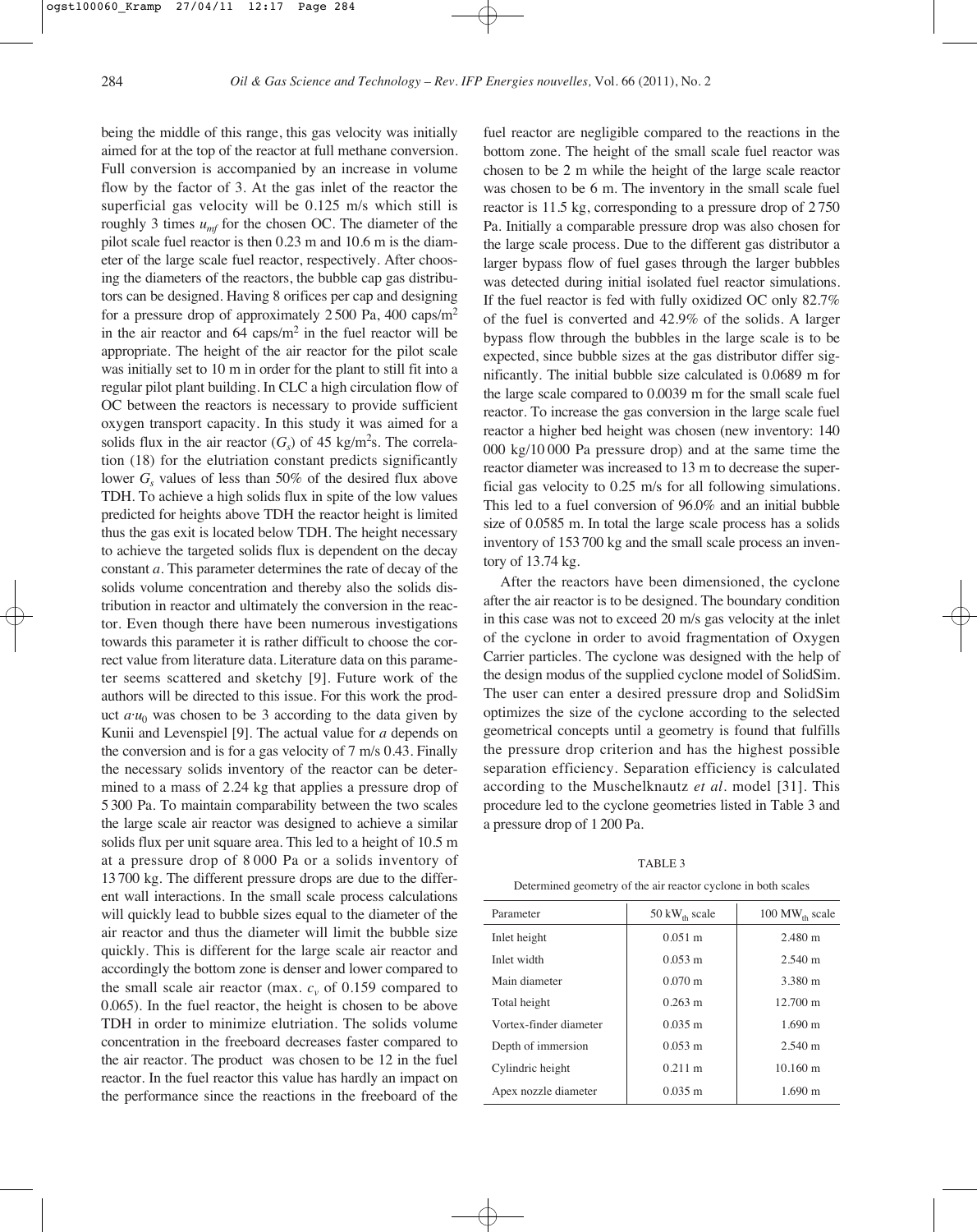Finally a summary of all input parameters is shown in Table 4.

| Sunuration input parameters           |      |                           |                            |  |  |  |
|---------------------------------------|------|---------------------------|----------------------------|--|--|--|
| Parameter                             | Unit | 50 kW <sub>th</sub> scale | 100 MW <sub>th</sub> scale |  |  |  |
| Height air reactor                    | m    | 10.00                     | 10.50                      |  |  |  |
| Height fuel reactor                   | m    | 2.00                      | 6.00                       |  |  |  |
| Diameter air reactor                  | m    | 0.10                      | 4.63                       |  |  |  |
| Diameter fuel reactor                 | m    | 0.23                      | 13.00                      |  |  |  |
| Pressure at reactor bottom            | Pa   | 101 325                   | 101 325                    |  |  |  |
| Temperature air reactor               | K    | 1 1 7 3                   | 1 1 7 3                    |  |  |  |
| Temperature fuel reactor              | K    | 1 1 2 3                   | 1 1 2 3                    |  |  |  |
| Global air to fuel ratio              |      | 1.2                       | 1.2                        |  |  |  |
| Air feed                              | kg/s | 0.01945                   | 43.080                     |  |  |  |
| $CH4$ feed                            | kg/s | 0.00090                   | 1.993                      |  |  |  |
| $\Delta p$ air reactor                | Pa   | 5 300                     | 8 0 0 0                    |  |  |  |
| $\Delta p$ fuel reactor               | Pa   | 2 7 5 0                   | 10 000                     |  |  |  |
| $\boldsymbol{\epsilon}_{\textit{mf}}$ |      | 0.45                      | 0.45                       |  |  |  |
| Decay constant $a \cdot u_0$          | 1/s  | 3                         | 3                          |  |  |  |

TABLE 4 Simulation input parameters

## 2.3 Simulation Results without Attrition

As noted in Section 2.2, the aim during sizing was to obtain solids fluxes of approximately  $45 \text{ kg/m}^2$  based on the air reactor diameter. This value is slightly changing during the simulations since it is dependent on the present particle size distribution. For the small scale process the steady-state value is 43.6 kg/m<sup>2</sup>s for simulations without attrition. The 100 MW<sub>th</sub> scale simulations reached  $44.8 \text{ kg/m}^2$ s at steady-state for a similar simulation. These values correspond to absolute values of the circulation mass flow of 0.339 kg/s for the small scale and 746.3 kg/s for the large scale, respectively. The area specific solids fluxes lie within the range of applied CFB technology. CFB combustors are usually expected to operate at roughly 15 kg/m<sup>2</sup>s [32]. Higher values, exceeding 100 kg/m<sup>2</sup>s are known from the operation of FCC processes which involve fine catalysts [32]. The particle sizes in this study lie in between those of CFB combustors and FCC units. Nevertheless, to reach such values during the simulations the air reactor had to be limited in height. This might lead to incomplete conversion of the OC in the air reactor and in fact this could be observed in the simulations. The solids are almost completely converted in the fuel reactor  $(X_s = 99.8\%)$ in large scale /  $X_s = 94.7\%$  in small scale) while after the air reactor 52.3% (large scale) of the solids are still in reduced state (44.2% for the small scale). This corresponds to air conversions of 72.4% for the large scale and 77.5% for the small scale. Especially the large scale process performance suffers from insufficient oxygen transport due to limited solids conversion in the air reactor. This incomplete conversion is due to the limited height. The reaction is not fast enough to fully convert the OC particles within this height. Increasing the  $k_0$  for the oxidation by a factor of 10 leads to an increased fuel gas conversion of 96.0% in the large scale and the solids are only reduced to 53.1% at the exit of the fuel reactor. After the air reactor solids are oxidized to 96.9%. So even if oxidation is almost complete after the air reactor a full conversion of fuel gas is not possible in this large scale fuel reactor. A significant amount of reactant gas is bypassing the fluidized bed through the bubble phase because rather large bubbles are forming. In the small scale process the bubbles are smaller due to the porous plate gas distributor. If sufficient oxygen is transported to the fuel reactor with the OC flow, the fuel gas conversion will reach 99.7%.This is a well known scale-up issue that has together with possible measures been discussed by Werther [33, 34] for instance. For example heat exchange tube bundles or baffles will interrupt the bubble growth and a different gas distributor could also lower the initial bubble size.

# 2.4 The Role of Attrition

Attrition will lead to fine particle generation while the mother particles will shrink slightly in size. Retaining the produced small particles in the system is difficult and hence the mass loss of OC particles will depend on the attrition behavior of the respective particles. To investigate the influence of attrition on the process performance simulations have both been carried out with and without attrition regarded. In Figure 4 the losses of OC particles are shown per MWh of



Figure 4

Oxygen Carrier loss in kg per MWh of thermal energy released with and without consideration of particle attrition for both scales.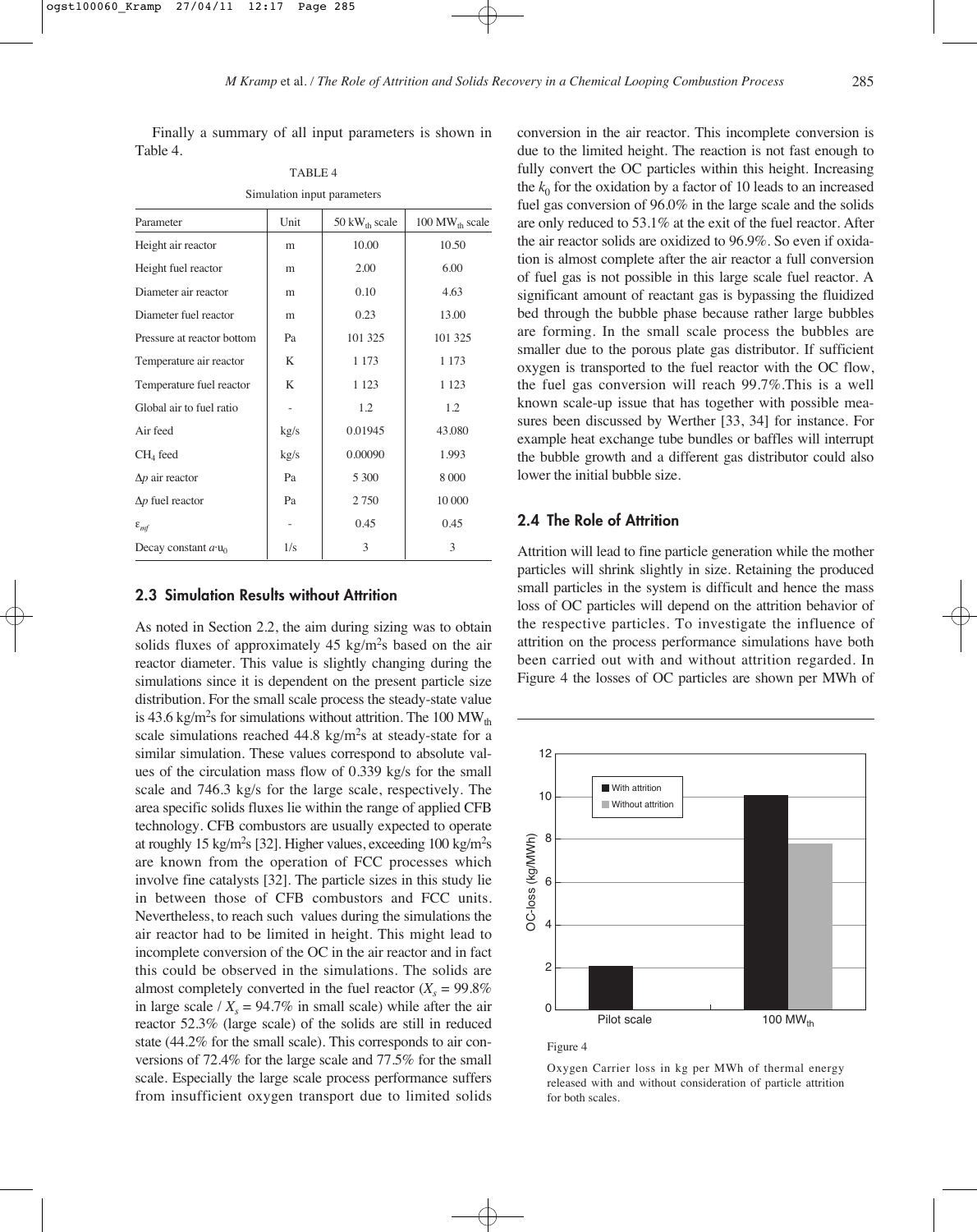thermal energy released. The simulation results with attrition regarded have been achieved by the use of the VPO attrition constants stated in Section 2.1.1. It can be observed that in the small scale there is no eminent loss of OC particles when attrition is not regarded. This means at steady-state particles are circulating between the reactors that can be separated to almost 100% in the cyclone after the air reactor. This is not the case in the large scale process. Even without attrition regarded a significant amount of OC is lost due to inefficient solids separation in the cyclone. This is a consequence of the Muschelknautz *et al.* cyclone separation model [31]. The capture efficiency drops from virtually 100% to 99.972% during the scale up. Attrition itself accounts for a loss of 2.05 kg/MWh in the small scale and 2.25 kg/MWh in the large scale.

Another interesting question arising is where the losses mainly originate from. There are two possible locations where OC can be lost. First OC can be lost in the overflow of the cyclone after the air reactor and secondly particles can be elutriated from the fuel reactor. Figure 5 shows that in the small scale process the majority of the loss (99.6% with attrition regarded) originate from elutriation from the fuel reactor whereas in the large scale losses mainly originate from the air reactor cyclone (82.2% with attrition regarded). Comparing only the losses from the fuel reactor due to elutriation for both scales it has to be noticed that those values are not exactly the same. A part of the particles that would be elutriated in the fuel reactor will already leave the cycle through the air reactor cyclone in the large scale process and accordingly the loss due to entrainment in the large scale fuel reactor is slightly lower compared to the small scale fuel reactor.

To investigate how a different attrition behavior influences Oxygen Carrier losses simulations have been carried out with FCC catalyst like attrition behavior of the OC. The simulations show for the large scale process that the total OC loss is lowered from 10.07 kg/MWh to 8.31 kg/MWh which a significant drop compared to 7.82 kg/MWh of loss for the simulations without attrition. Most of the attrition is in all simulations generated in the cyclones, the bubble induced attrition in the fluidized beds accounts for only approximately 3% of the attrition. Therefore the significantly lower cyclone attrition constant for the FCC has a large influence on the total attrition. In the small scale the OC loss is reduced from 2.06 kg/MWh to 0.49 kWh compared to 0.01 kg/kWh for the case without attrition. In the small scale attrition in the fluidized beds accounts for approximately 6% of the total attrition.

## 2.5 Variation of the Solids Recovery

In section 2.4 it was pointed out that most of the OC loss in the large scale process is due to inefficient solids separation in the air reactor cyclone and thus a large amount of solids is leaving the cycle with the flow of oxygen depleted air. On the other hand most of the OC losses in the small scale originate from elutriation in the fuel reactor. The question if additional cyclones can lower the loss of OC particles has therefore to be answered. Accordingly the following different changes in process setup have been investigated:

– introduction of a second-stage air reactor cyclone;



Figure 5

Origin of OC losses for the simulation with attrition in both scales.





Influence of changes in the solids recovery on the overall OC loss per MWh of thermal energy produced for the 100 MWth process.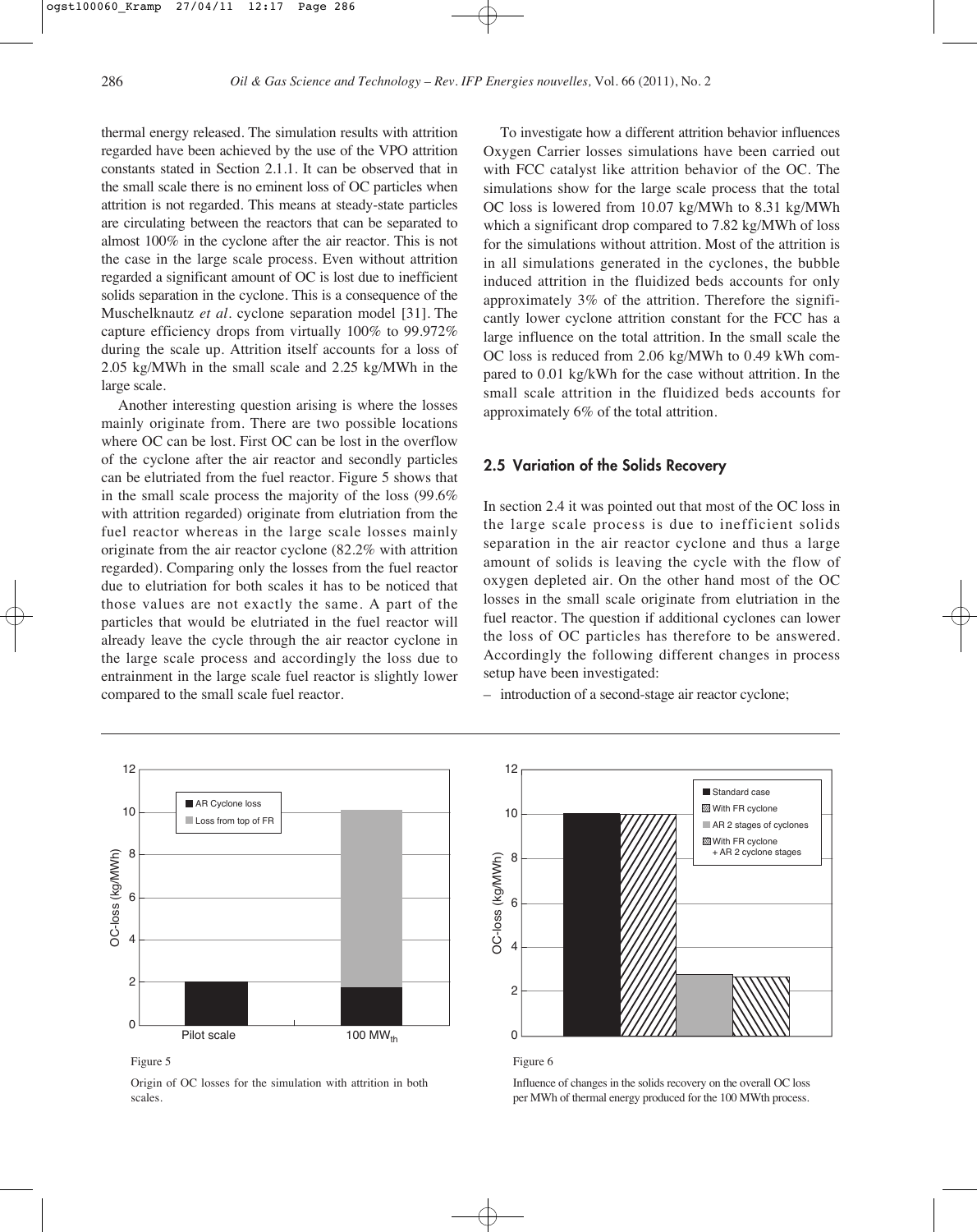

#### Figure 7

Particle size distributions of the OC flow circulating between the reactors for the different simulations of the  $100 \text{ MW}_{th}$  case.

- additional fuel reactor cyclone with a return leg to the fuel reactor entry;
- the combination of both changes mentioned above.

Figure 6 shows the results of those changes for the 100  $MW_{th}$  scale unit. It can be observed that an additional secondary cyclone stage after the air reactor leads to a considerably reduced loss of OC particles. Contrary an additional cyclone to clean the off-gas from the fuel reactor is hardly having any influence on the OC loss. The particle size distribution of the process with fully equipped solids recovery system, in its standard setup, without recognition of attrition and the OC feed stream that compensates the OC losses are shown together in Figure 7. The Particle Size Distribution (PSD) of the simulation without attrition is shifted towards larger particles compared to the PSD of the OC compensation feed. If attrition is regarded during the calculations, the PSD is close to the PSD of the feed material. Equipping the solids separation system with additional cyclones leads to a shift of the PSD towards smaller particles. Compared to the standard setup a more sophisticated solids recovery system is able to keep smaller particles inside the loop. The fuel gas conversion is slightly influenced by the changes in the solids recovery system. The addition of a secondary air reactor cyclone stage increases the fuel gas conversion from 90.6% to 92.1%. This increase is to be explained with a higher mean oxidation degree of the solids that enter the fuel reactor. On contrary the addition of a fuel reactor cyclone lowers the fuel gas conversion to 90.0%. The additional flow of entrained solids in reduced state that are fed back to the fuel reactor entry lowers the mean oxidation



Figure 8

Influence of changes in the solids recovery on the overall OC loss per MWh of thermal energy produced for the 50  $kW_{th}$ process.

level of the solids entering the fuel reactor. The combination of one additional cyclone after the fuel reactor and a secondary cyclone stage after the air reactor leads to the lowest conversion of 89.1%. This appears to be due to slight changes in the fluid dynamics in the fuel reactor that are caused by differences in the particle size distribution.

The small scale unit shows a slightly different behavior as it can be observed in Figure 8. Since most of the losses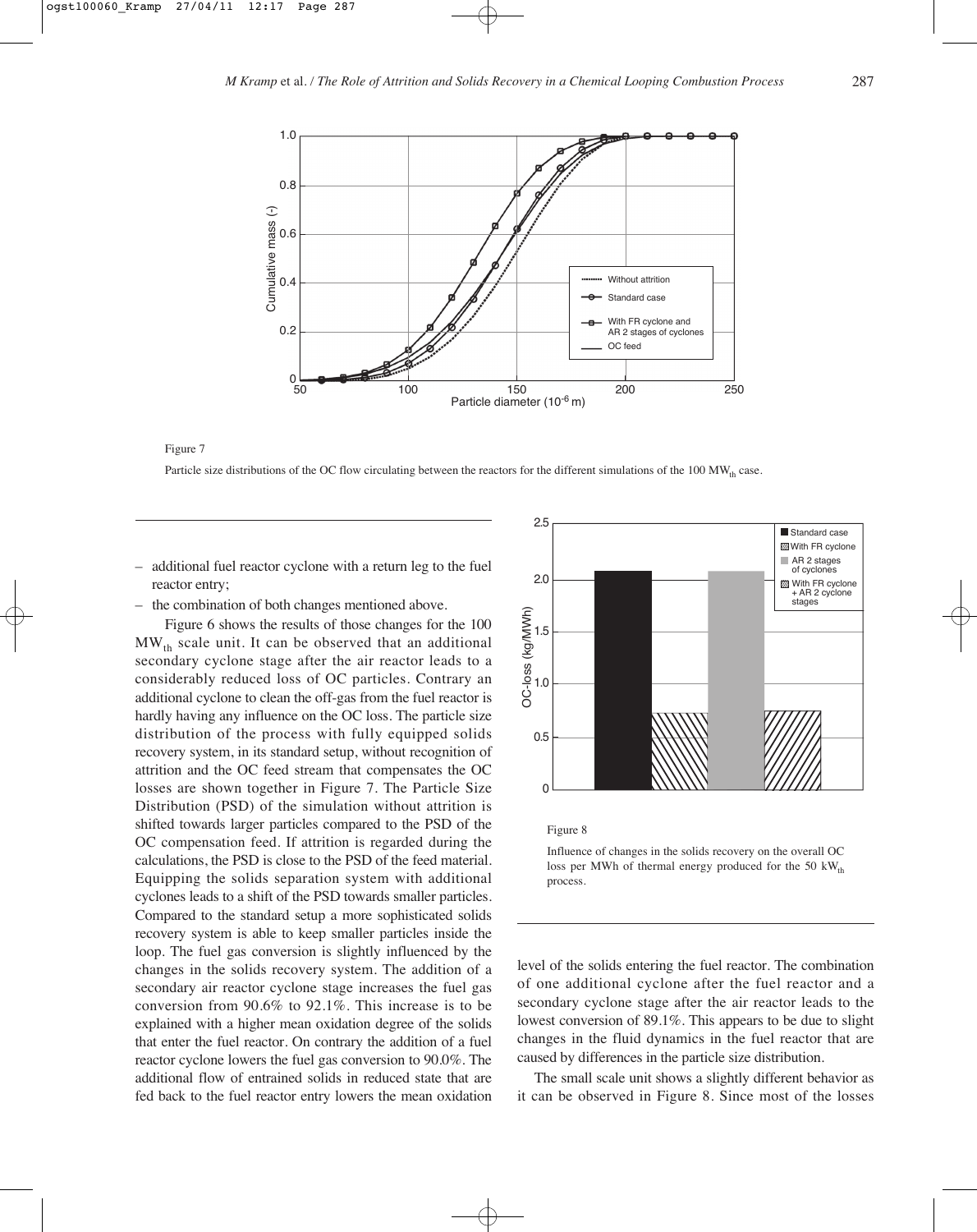

# Figure 9 Particle size distributions of the OC flow circulating between the reactors for the different simulations of the 50 kW<sub>th</sub> case.

originate from fuel reactor elutriation (99.6%) and small cyclones are more efficient than large ones, an additional fuel reactor cyclone does exhibit a noticeable influence on the OC loss of the small scale unit. In this case on the other hand an additional secondary cyclone stage after the air reactor hardly decreases the OC loss. The PSD of the circulating mass flow at steady-state is shown in Figure 9 for the simulations of the standard case, the setup with an additional fuel reactor cyclone and for the OC feed. In general the differences between the PSDs of the small and the large scale process have to be noticed. In the small scale process greater deviations from the PSD of the OC feed can be observed. The simulation without attrition is still the one with the largest particles at steady-state. The setup with improved solids recovery is again the one with the smallest particles circulating at steady-state. The higher efficiency of the solids recovery in smaller cyclones can also be seen here. A significant amount of particles  $<$  50  $\mu$ m can be kept in the system.

# **CONCLUSIONS**

In the present work a Chemical Looping Combustion process for gaseous fuels of interconnected fluidized bed reactors was simulated and investigated towards the influence of attrition and solids recovery on the process performance. The simulations are based on laboratory investigations of the attrition behavior of industrial catalysts for fluidized bed processes. The CLC process was simulated in 100  $MW_{th}$  scale and in  $50 \text{ kW}_{\text{th}}$  scale which enabled a direct assessment of similarities and differences in the behavior of the process in both scales. Realistic circulation mass flows and the respective particle size distributions for the steady-state were obtained. In both scales the tendency towards insufficient oxygen transport from the air to the fuel reactor due to low conversion in the air reactor can be observed. Different behavior could be seen regarding the fuel reactor performance. In the large scale process the fuel gas conversion was limited by fuel gas bypassing the Oxygen Carrier through the bubbles. The small scale fuel reactor on the opposite was able to achieve almost full conversion of the fuel gas. This leads to the question whether a different fuel reactor design could be necessary in a large scale process. It would be advantageous to have smaller bubbles to lower the amount of fuel gas bypassing the bed through the bubbles. This could for example be achieved by the use of internals like heat exchanger tube bundles or baffles and a different gas distributor design.

Oxygen Carrier losses due to attrition and inefficient solids separation could be quantified. The large scale process had a significantly higher OC loss than the small scale process. The main origin of OC loss was different for both scales. In the small scale process OC loss was mainly originating from elutriation in the fuel reactor whereas the large scale process looses most OC through the air reactor cyclone. In small and large scale most of the attrition was produced in the cyclones for both used sets of attrition constants. Additional cyclones were added to the flowsheet and the simulations showed that in the large scale process a secondary cyclone stage after the air reactor can lower the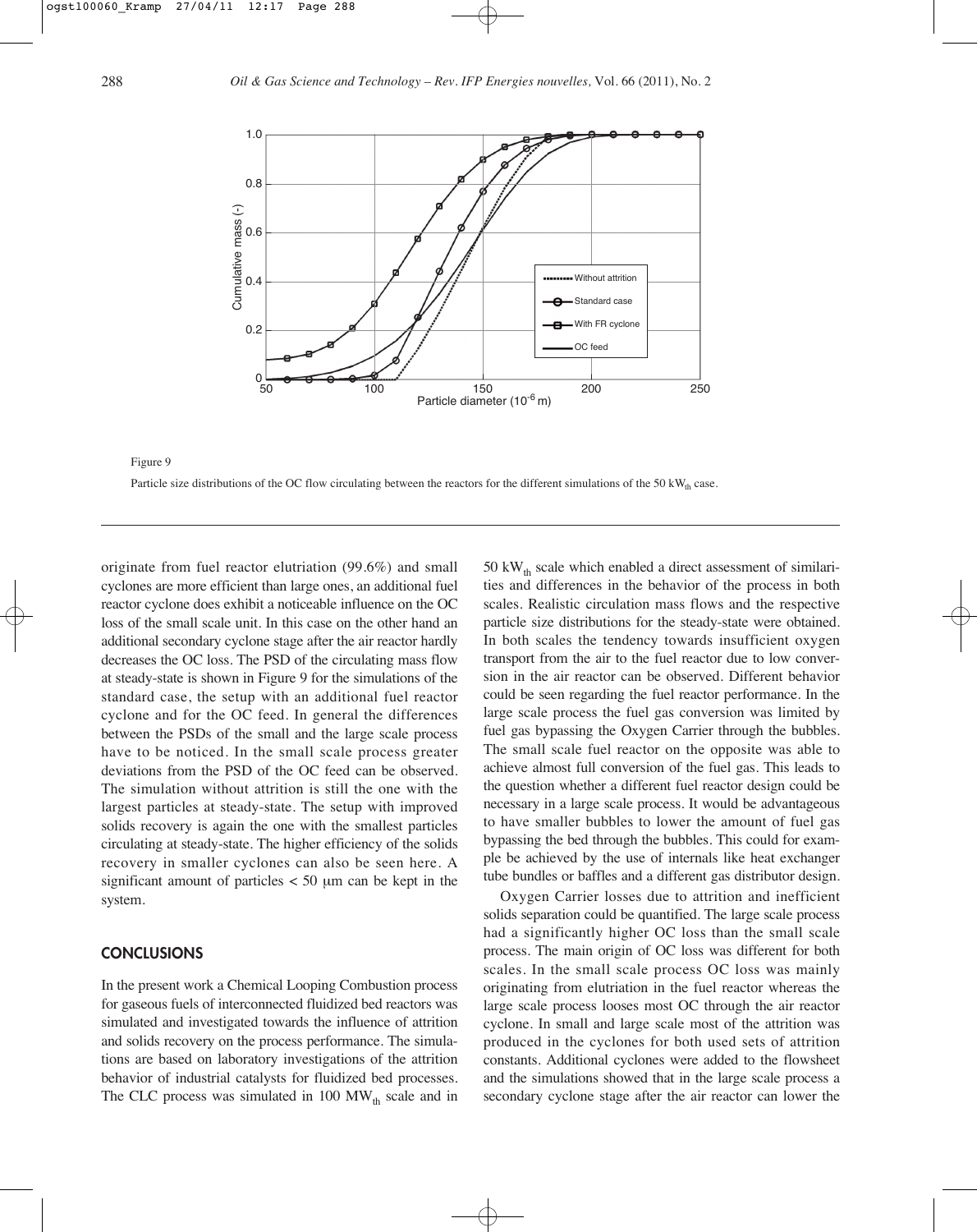OC losses significantly. Adding a fuel reactor cyclone did not lower OC losses in the large scale. On the contrary in the small scale this measure decreased the OC loss noticeably.

The simulations have shown that solids separation and attrition influence OC losses in a complex manner. Furthermore the simulations suggest that results from measurements in lab or pilot scale can not be directly applied to the large scale. If a small scale CLC process is able to meet the specifications it does not necessarily mean that a scale-up of this design will also meet the same specifications due to the scale-up effect on fluid dynamics. Simulations that do consider this effect and include reaction and attrition descriptions can be very helpful for the prediction of the large scale performance.

## ACKNOWLEDGMENTS

The present work is part of a joint research project of the Institute of Combustion and Power Plant Technology of the University of Stuttgart, the Institute of Energy Systems of the Hamburg University of Technology and the Institute of Solids Process Engineering and Particle Technology of the Hamburg University of Technology. This project received financial support of the German Federal Ministry of Economics and Technology (FKZ 0327844B / CLOCK) with additional funding from BASF SE, EnBW Kraftwerke AG, E.ON Energie AG, Hitachi-Power Europe GmbH, RWE Power AG and Vattenfall Europe Generation AG. The responsibility for the content of this report lies with the authors.

#### **REFERENCES**

- 1 Lyngfelt A., Leckner B., Mattisson T. (2001) A fluidized-bed combustion process with inherent  $CO<sub>2</sub>$  separation; application of Chemical-Looping Combustion, *Chem. Eng. Sci.* **56**, 10, 3101-3113.
- 2 Leion H., Mattisson T., Lyngfelt A. (2009) Use of Ores and Industrial Products as Oxygen Carriers in Chemical-Looping Combustion, *Energ. Fuel.* **23**, 4, 2307-2315.
- 3 Mattisson T., Lyngfelt A., Cho P. (2001) The use of iron oxide as an Oxygen Carrier in Chemical-Looping Combustion of methane with inherent separation of  $CO_2$ , *Fuel* **80**, 13, 1953-1962.
- 4 Adánez J., Cuadrat A., Abad A., Gayán P., Diego L.F. de, García-Labiano F. (2010) Ilmenite Activation during Consecutive Redox Cycles in Chemical-Looping Combustion, *Energ. Fuel.* **24**, 1402-1413.
- 5 Leion H., Lyngfelt A., Johansson M., Jerndal E., Mattisson T. (2008) The use of ilmenite as an Oxygen Carrier in Chemical-Looping Combustion, *Chem. Eng. Res. Des.* **86**, 9A, 1017-1026.
- 6 Werther J., Wein J. (1994) Expansion Behavior of Gas Fluidized Beds in the Turbulent Regime, *AIChE Symposium Series* **301**, 90, 31-44.
- 7 Davidson J.F., Schüler B.O.G. (1960) Bubble formation at an orifice in an inviscid liquid, *T. Institution Chem. Eng.* **38**, 335-342.
- 8 Wen C.Y., Yu Y.H. (1966) A Generalized Method for Predicting the Minimum Fluidization Velocity, *AIChE J.* **12**, 3, 610-612.
- 9 Kunii D., Levenspiel O. (1991) *Fluidization Engineering*, Butterworth-Heinemann, Boston.
- 10 Colakyan M., Levenspiel O. (1984) Elutriation from Fluidized Beds, *Powder Technol.* **38**, 223-232.
- 11 Püttmann A., Hartge E.-U., Werther J. (2008) Modeling of Fluidized Bed Riser-Regenerator Systems, in *Circulating Fluidized Bed Technology IX*, Werther J., Nowak W., Wirth K.-E., Hartge E.-U. (eds), TuTech Innovation GmbH, Hamburg.
- 12 Sit S.P., Grace J.R. (1981) Effect of Bubble Interaction on Interphase Mass Transfer in Gas Fluidized Beds, *Chem. Eng. Sci.* **36**, 327-335.
- 13 Sitzmann W., Werther J., Böck W., Emig G. (1985) Modelling of Fluidized Beds - Determination of suitable Kinetics for Complex Reactions, *German Chem. Eng.* **8**, 5, 301-307.
- 14 Werther J., Hartge E.-U. (2004) A population balance model of the particle inventory in a fluidized-bed reactor/regenerator system, *Powder Technol.* **148**, 113-122.
- 15 Werther J., Hartge E.-U. (2003) Elutriation and Entrainment, in *Handbook of Fluidization and Fluid-Particle Systems*, Yang W.C. (ed.), Marcel Dekker, New York.
- 16 Püttmann A., Hartge E.-U., Werther J. (2010) Application of the Flowsheet Simulation Concept to Fluidized Bed Reactor Modeling. Part 1 - Development of a Fluidized Bed Reactor Simulation Module, *Chem. Eng. Process.* (to be published).
- 17 Werther J., Reppenhagen J. (2003) Attrition. Attrition, in *Handbook of Fluidization and Fluid-Particle Systems*, Yang W.C. (ed.), Marcel Dekker, New York.
- 18 Merrick D., Highley J. (1974) Particle size reduction and elutriation in a fluidized bed process, *AIChE Symposium Series* **70**, 137, 367-378.
- 19 Thon A., Püttmann A., Hartge E.-U., Heinrich S., Werther J. (2010) Prediction of Catalyst Attrition in an Industrial Fluidized Bed Plant Based on Lab Scale Attrition Tests, in *Fluidization XIII*, Kim S.D., Kang Y., Lee J.K., Seo Y.C. (eds), New Paradim in Fluidization Engineering, Engineering Conferences International, New York.
- 20 Redemann K., Hartge E.-U., Werther J. (2009) A particle population balancing model for a circulating fluidized bed combustion system, *Powder Technol.* **191**, 1-2, 78-90.
- 21 SolidSim Engineering GmbH (2010) SolidSim, Version 1.2, http://www.solidsim.com/.
- 22 Hartge E.-U., Pogodda M., Reimers C., Schwier D., Gruhn G., Werther J. (2006) Flowsheet Simulation of Solids Processes, *KONA* **24**, 146-158.
- 23 Abad A., Adánez J., García-Labiano F., Diego L.F. de, Gayán P., Celaya J. (2007) Mapping of the range of operational conditions for Cu-, Fe-, and Ni-based Oxygen Carriers in Chemical-Looping Combustion, *Chem. Eng. Sci.* **62**, 1-2, 533-549.
- 24 García-Labiano F., Adánez J., Diego L.F. de, Gayán P., Abad A. (2006) Effect of Pressure on the Behaviour of Copper-, Iron-, and Nickel-Based Oxygen Carriers for Chemical-Looping Combustion, *Energ. Fuel.* **20**, 26-33.
- 25 Linderholm C., Mattisson T., Lyngfelt A. (2009) Long-term integrity testing of spray-dried particles in a 10-kW Chemical-Looping combustor using natural gas as fuel, *Fuel* **88**, 11, 2083- 2096.
- 26 Patience G.S., Bockrath R.E. (2010) Butane oxidation process development in a circulating fluidized bed, *Appl. Catal. A: Gen.* **376**, 1-2, 4-12.
- 27 Thon A., Werther J. (2010) Attrition resistance of a VPO catalyst, *Appl. Catal. A: Gen.* **376**, 1-2, 56-65.